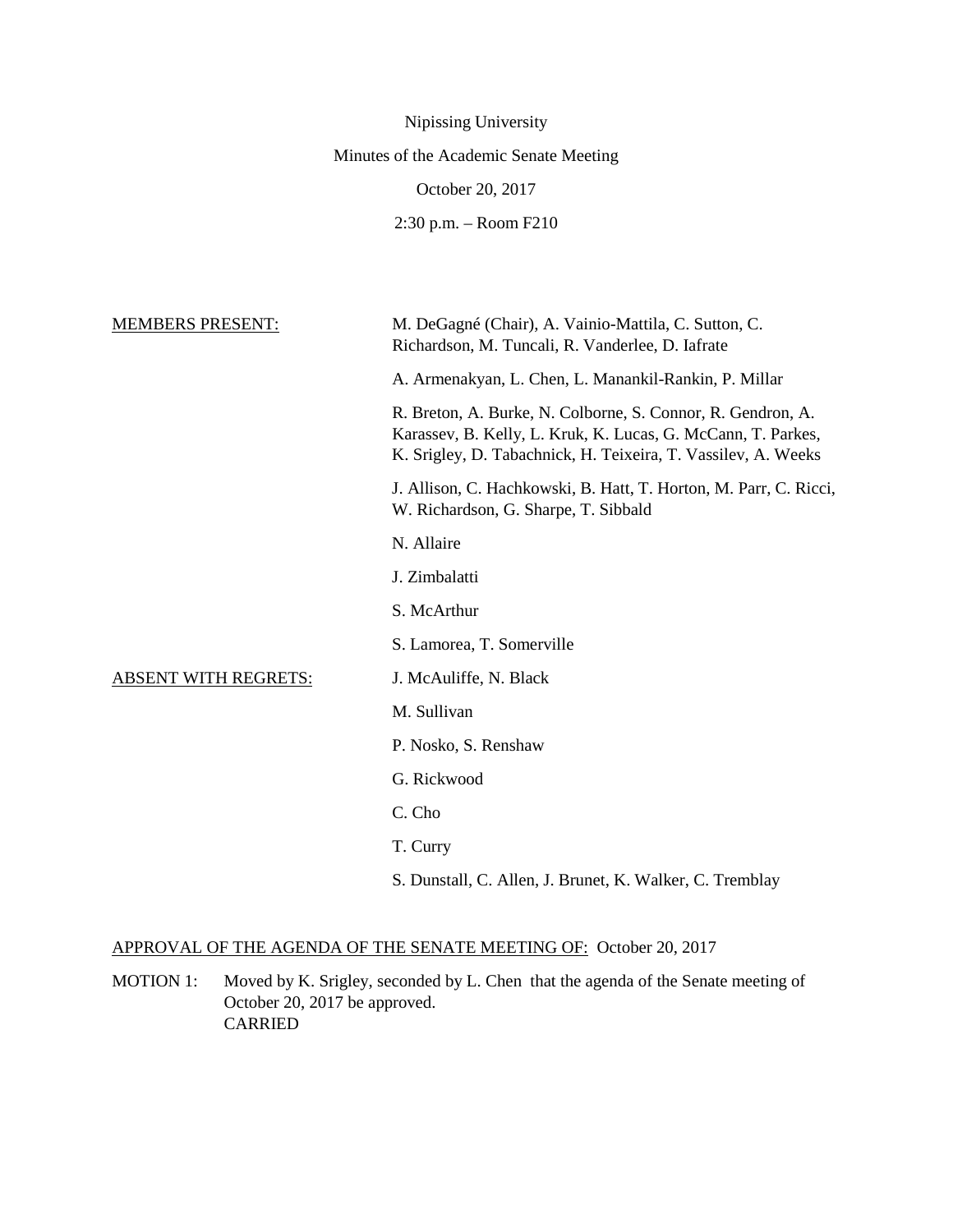### ADOPTION OF THE MINUTES OF THE SENATE MEETING OF: September 8, 2017

MOTION 2: Moved by R. Gendron, seconded by P. Millar that the minutes of the Senate meeting of September 8, 2017 be adopted. CARRIED

#### READING AND DISPOSING OF COMMUNICATIONS

The Registrar provided a response to communication from a faculty member regarding a request to modify the existing final exam policy to include mid-term exams for 6-credit courses during the December exam period. After a discussion with the faculty member and a review of current practices at other Ontario Universities, the Registrar proposed creating a process for faculty who would like to request the scheduling of a mid-term exam during the December exam period. The Registrar's office will schedule an exam time that has minimal conflict for students. Guidelines for this process will be developed by the Registrar's Office. No changes to the final exam policy are necessary.

#### QUESTION PERIOD

Senator Tabachnick requested clarification of Senate By-Law 6.0(f) regarding the timetabling of classes to ensure faculty Senators are not scheduled to teach during regular Senate meetings. The Registrar advised that moving forward the Registrar's office will try to ensure that parameters are set so that faculty Senators do not have classes scheduled during regular Senate meetings.

Senator Horton addressed concerns regarding repeated requests from 2016-17 for information from the Teaching and Learning Committee on the use of an on-line student opinion survey (SOS). It was advised that the Teaching & Learning Committee currently does not have a Chair. The Speaker advised that the membership of the Teaching and Learning Committee has been amended in the attached revised By-Laws document to include the Academic Deans, or designate, one of whom shall be Chair.

A request was made for an update on the Canadore OPSEU Academic strike. It was advised that the Canadore OPSEU members agreed to stand down from the picket lines this week while Nipissing students were writing exams. No other media advisories have been provided, but it is expected that the strike will continue into next week.

In follow-up to a sighting of high school students participating in a tour of the Canadore facilities, a question was raised whether Nipissing provides tours to high school students. The Assistant VP Students advised that an Open House is held for students and parents, and we have recruiters that go out to the schools. Students, parents and guidance counsellors are invited and tours are arranged. Tours are also offered when the Robotics and Science Fairs are held on campus.

Senator Tabachnick followed up on questions raised at the September Senate meeting regarding the Campus Book Shop. He was seeking further clarity on the challenges students have faced receiving required textbooks. The Assistant VP Students thanked faculty for their concerns and advised that additional resources would be hired in the Campus Shop to replace a vacant position that had not been filled. He also advised that work is ongoing with the UTS Dept. to provide electronic data that will feed directly into the Campus Shop program. Most textbook orders from faculty have been received for the winter semester, but there are still a few outstanding. He will continue to provide updates as the issues are worked through. Senator Manankil-Rankin advised that at a recent NICHE Conference hosted at Nipissing University a discussion was held on eCampus Ontario using open source textbooks that are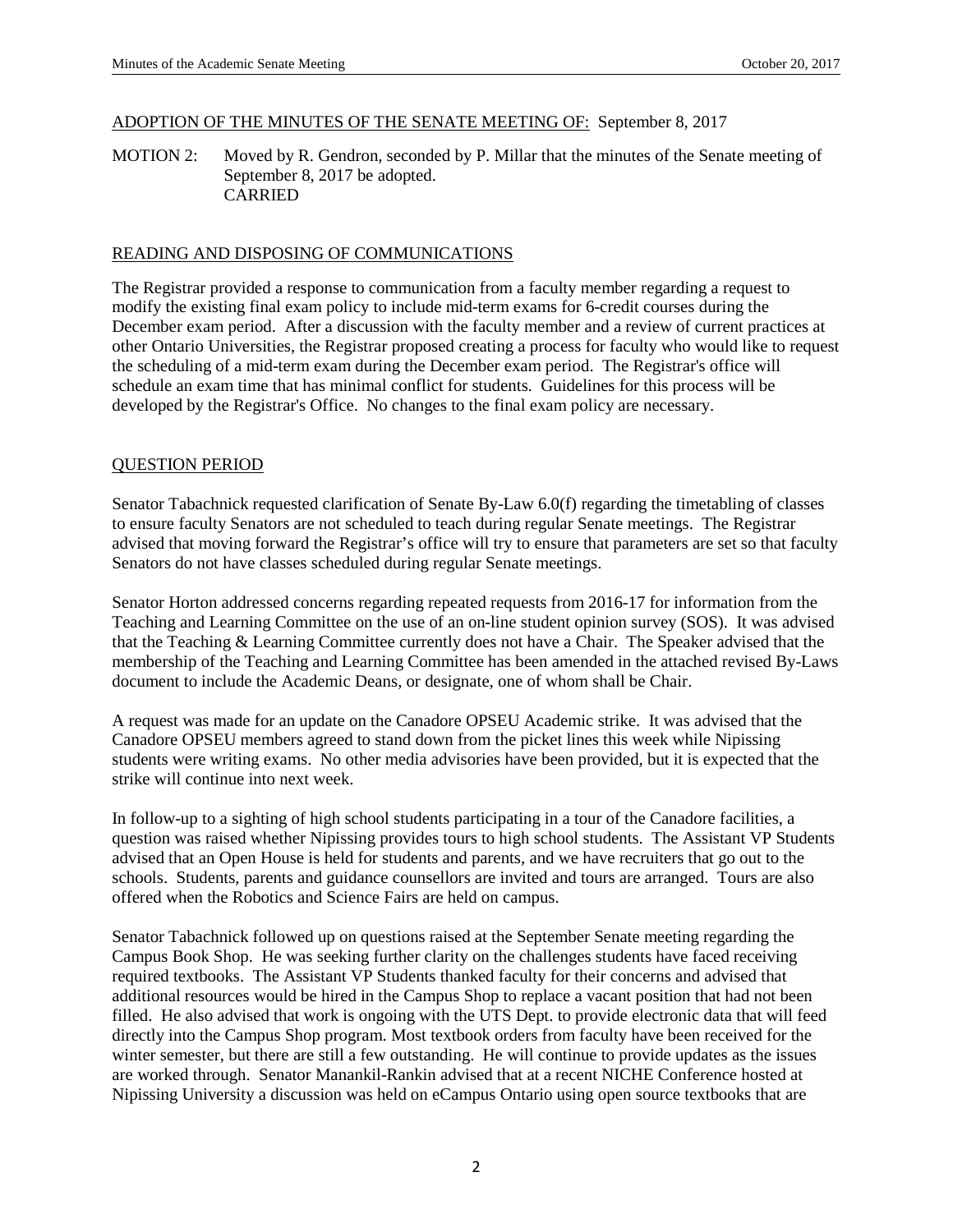available on-line. It is run by the Ministry and the cost of the textbooks is covered by tax payers. Senator Somerville also commented that the Canadian Association of Students is also pushing for more faculty to use eCampus resources.

Senator Tabachnick inquired as to how Nipissing University is addressing the issue of student conduct in surrounding neighbourhoods. The Assistant VP Students advised that the stance that the Nipissing and Canadore Student Unions, Police, City of North Bay Housing By-Laws and Home Owners groups are taking is to help educate students and promote students to be good neighbours. Senator Lamorea also responded by adding that NUSU has been working with the Police and they have attended City Council meetings. She advised that city by-laws are being challenged by the government. NUSU is also in talks with other universities to see how they are handling these issues.

# REPORTS OF STANDING COMMITTEES AND FACULTY OR UNIVERSITY COUNCILS

# **SENATE EXECUTIVE COMMITTEE**

- MOTION 3: Moved by A. Weeks, seconded by G. McCann that Senate receive the Report of the Senate Executive Committee dated October 11, 2017. Senator Gendron expressed concerns that the Senate Executive approved the graduates on behalf of Senate and asked why this request could not have waited for approval at the October 20, 2017 Senate meeting. The Senate Secretary advised that the graduates had been advised that their degrees would be conferred at the October 13 Senate meeting. The October 13 Senate meeting was postponed to October 20 and requests had been received from BEd and Nursing students anxious to have their degrees conferred in order to be accredited. CARRIED OBJECTION – 3
- MOTION 4: Moved by M. Tuncali, seconded by S. Lamorea that Senate receive the Report of the Senate Executive Committee dated October 12, 2017. CARRIED

# **UNDERGRADUATE STUDIES COMMITTEE**

- MOTION 5: Moved by S. Lamorea, seconded by R. Vanderlee that the Report of the Undergraduate Studies Committee, dated September 25, 2017 be received. CARRIED
- MOTION 6: Moved by R. Vanderlee, seconded by A. Armenakyan that Senate approve the Advanced Standing Policy for Technology Advanced Diploma graduates. CARRIED

#### OTHER BUSINESS

Len Gamache provided a follow-up presentation on the Campaign for Nipissing University and a copy of the new Learners and Leaders Campaign brochure was distributed. He acknowledged the hard work of the Development Team, as well as the leadership shown by NUSU and their contributions in making the Student Centre happen. He invited questions and welcomed suggestions of fundraising ideas and potential donors.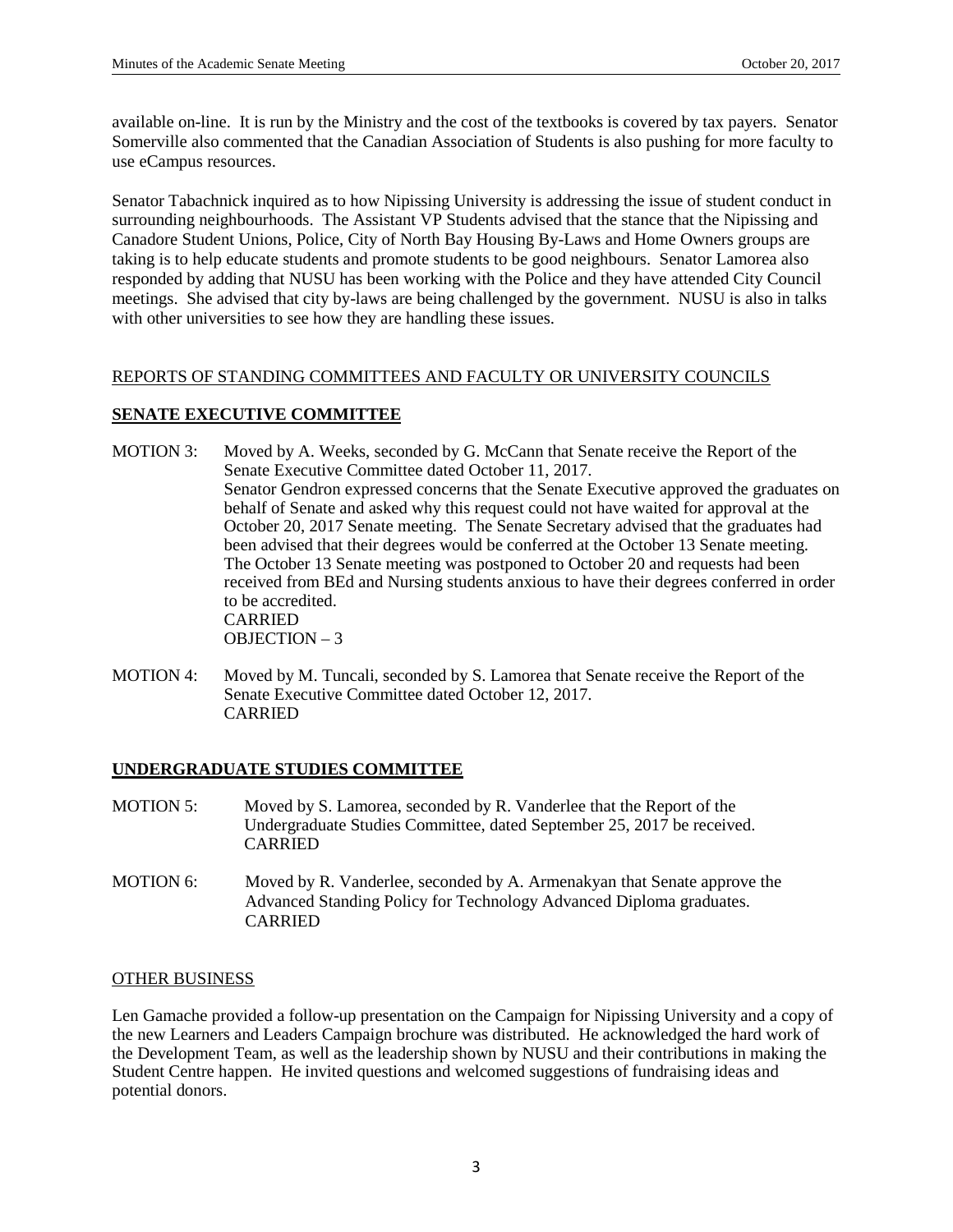The following Notice of Motion for Recommendation 3.1 Special Governance Commission - Senate Budget Advisory Committee terms of reference and membership was distributed and will be discussed further at the November Senate meeting. This will also provide time to discuss nominations. Senator Tabachnick requested a friendly amendment to correct the Recommendation of the 3.1 Special Governance Commission not Committee as indicated in the handout.

### **By-Laws Notice of Motion Recommendation 3.1 Special Governance Commission**

#### **Senate Budget Advisory Committee Terms of Reference**

#### **Purpose:**

The Senate Budget Advisory Committee considers the financial position of the university and advises to Senate on budget planning as well as on the details of the annual university operating budget as it pertains to the allocation of resources for academic purposes. The Committee will also provide input into longterm financial planning within the context of the Academic Plan.

The recommendations of Senate on the annual operating budget and long-term financial plans will be forwarded to the Board of Governors, the body with ultimate fiduciary responsibility for the university.

#### **Membership:**

Chair: Provost, Vice-President Academic & Research Vice President, Finance & Administration Academic Dean Three Faculty Senators (one from each Faculty) Nipissing University Student Union Representative

# **Support:**

Recording Secretary: Administrative Assistant to Provost, VPAR Assistant Vice-President, Students Director of Finance Registrar Director of Institutional Planning

# AMENDMENT OF BY-LAWS

# • **Notice of Motion (inadvertently left off the May 26, 2017 Senate Agenda)**

Article 10.3 Graduate Studies Council (GSC) be renamed to the Graduate Studies Committee (GSC).

# • **Notice of Motion**

The By-Laws and Elections Subcommittee reviewed the Senate By-Laws and approved the suggested revisions. The By-Laws document is attached with track changes. The Speaker asked that Senators review the document as it will be voted on at the November Senate meeting.

#### ELECTIONS

• Elect one at large non-Senator for the Planning & Priorities Committee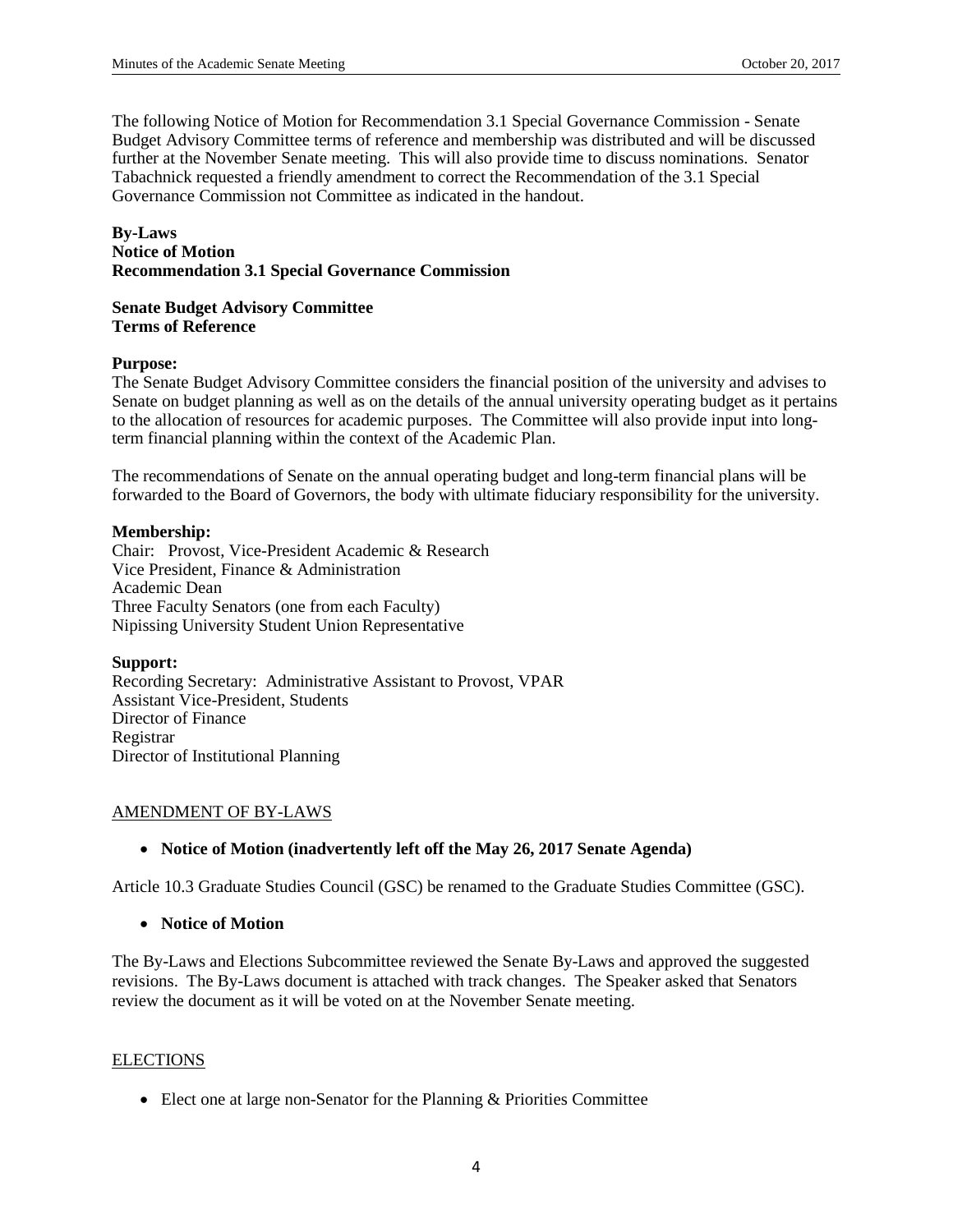As no nominations were received the Speaker advised that PPC is a vital committee and asked that this election be discussed with faculty members and nominations be brought forward at the November Senate meeting.

### REPORTS FROM OTHER BODIES

### Board of Governors

On behalf of the Board of Governors, Senator Zimbalatti welcomed two new external Board members, Karl Neubert and Joanne Laplante, as well as the new Provost and Vice-President, Dr. Arja Vainio-Mattila and the new Registrar, Debra Iafrate. She advised that the Board had approved the Audited Financial Statements for the year ending April 30, 2017 and a \$40 million goal for the fundraising campaign. She advised that reports had been received from the Executive, Audit and Finance, Governance and Plant and Property Committees. As well, a musical anthem has been approved for use at convocation and other University events. The next meeting of the Board of Governors will be held on November 9.

### Alumni Advisory Board

Steve McArthur, Interim Chair of the Alumni Advisory Board, provided an update. He advised that the Homecoming activities went well. Although student participation was down this year from last year, Alumni attendance was double from last year. He is looking forward to working with NUSA and NUSU as well as with Len and the Development Team.

### Joint Board/Senate Committee on Governance

Senator Tabachnick provided a report from the Standing Joint Board/Senate Committee on Governance meeting that was held on October 11. He advised that the committee is off to a promising start with a very collegial first meeting. The Special Governance Commission Report was reviewed and a proposal that the Joint Committee be added to the By-Laws of both Senate and the Board of Governors was recommended. The terms of reference were established and a work plan was developed to address the following recommendations:

- 1. The need to fully establish and populate the Senate Budget Advisory Committee;
- 2. The need to unify the Board and Senate policies on hiring;
- 3. Develop a joint orientation document for the Board and Senate related to collegial governance;
- 4. Develop a statement on collegial governance to be endorsed by the Board and Senate;
- 5. Determined a method of reporting back to the Board and Senate.

The next meeting will take place on December 6.

#### NEW BUSINESS

- MOTION 7: Moved by M. Tuncali, seconded by A. Vainio-Mattila that Senate consider receipt of the Report on Graduation Applicants dated October 20, 2017. CARRIED
- MOTION 8: Moved by C. Richardson, seconded by A. Vainio-Mattila that Senate receive the Report of Graduation Applicants dated October 20, 2017. CARRIED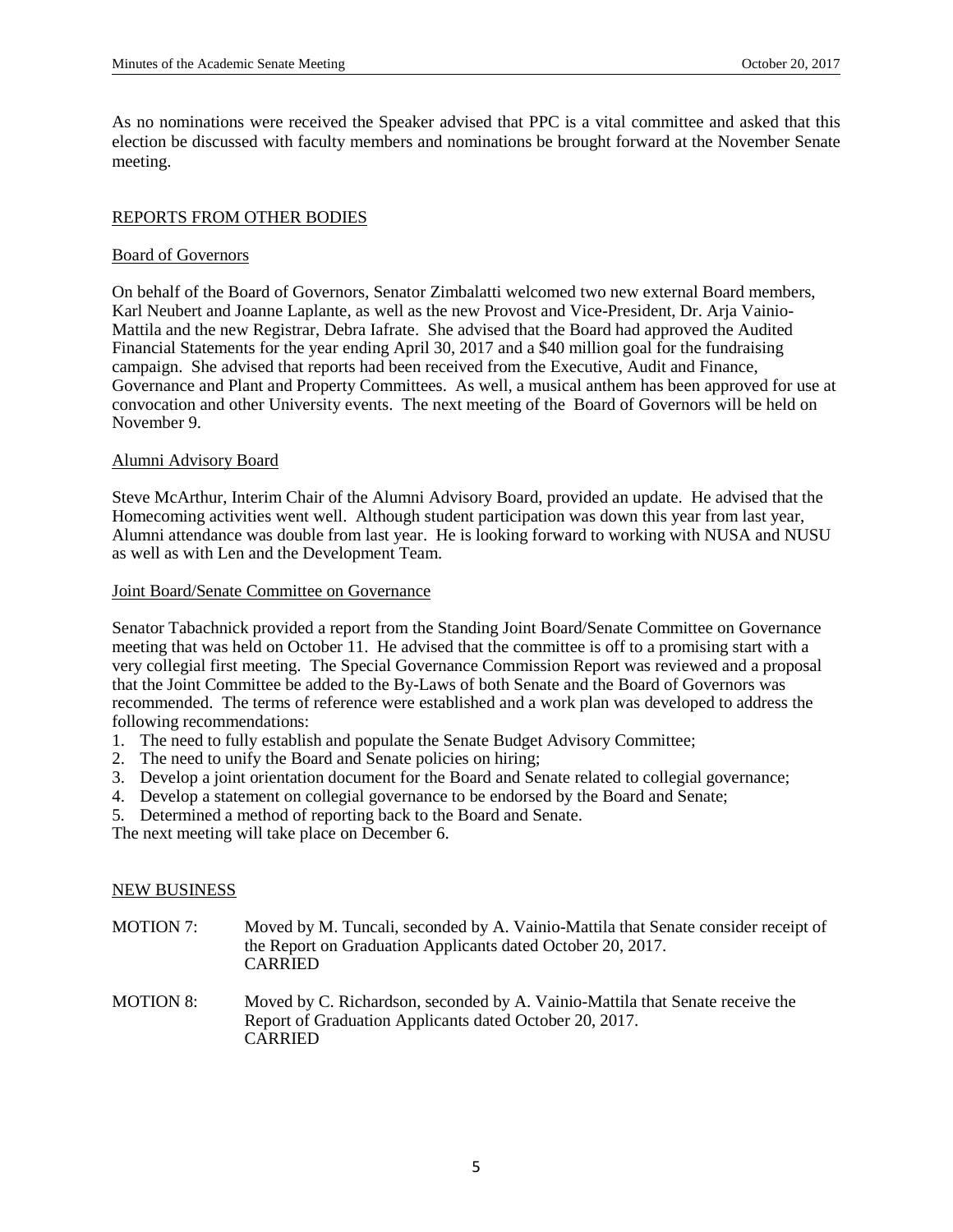| <b>MOTION 9:</b>  | Moved by C. Richardson, seconded by S. Lamorea that Senate grant approval to<br>graduate the students listed in the Report on Graduation applicants dated October 20,<br>2017.<br><b>CARRIED</b>                         |
|-------------------|--------------------------------------------------------------------------------------------------------------------------------------------------------------------------------------------------------------------------|
| <b>MOTION 11:</b> | Moved by S. Lamorea, seconded by C. Hachkowski that Senate move In-camera to<br>bring forward six new names to be added to the ongoing Senate List for consideration<br>to receive an Honorary Degree.<br><b>CARRIED</b> |
| <b>MOTION 12:</b> | Moved by K. Srigley, seconded by L. Chen that Senate approve that the six names<br>provided in camera be added to the ongoing Senate List for consideration to receive an<br>Honorary Degree.<br><b>CARRIED</b>          |
| <b>MOTION 13:</b> | Moved by L. Kruk, seconded by S. Lamorea that Senate move out of camera.<br><b>CARRIED</b>                                                                                                                               |

### ANNOUNCEMENTS

The President advised that it has been a very busy start to the new academic year. He has met with Arnold Blackstar with the Ministry of Advanced Education and Skills Development, Indigenous Education Branch, attended the 12<sup>th</sup> Annual Welcome Pow Wow, NU Doors Open and a series of 25<sup>th</sup> Anniversary events including the Speaker Series event. He thanked the faculty and staff involved in organizing the Speaker Series event and advised that it has been a lot of fun and the community is enamored with it. He provided an update on the University Fair and congratulated the organizers of the Challenging Canada 150 Symposium. A successful NICHE Conference was recently held, as well as the Annual Staff Service Awards and Fall Open House. This will be the last weekend for home games for soccer and the last lacrosse games of the season. Hockey starts this evening and on October 28 the Silk Road Melody Performance will be held.

The Provost and Vice-President Academic and Research wished to thank everyone for the warm welcome she has received. She advised that she has had a very busy first 10 days. She has been in preparation for a grant application to support Experiential Learning; attended a tenure & promotion briefing session; reviewed SSHRC and NSERC applications; visited the Registrar's office retreat; attended a Citizenship Ceremony; joined other time travelers at NU2042 Part III, and has met with the Senate Executive, USC, UMG, NUFA, Research Council, Budget Advisory Committee and attended the Arts and Science Faculty Council meeting. She provided an update on the five stages of the Institutional Quality Assurance Process (IQAP) and advised of the reviews currently under way in Education, including Bachelor of Physical and Health Education, and the reviews that are currently in arrears or delayed. These include, but may not be limited to: Sociology; Fine Arts; School of Business; Geography; Criminal Justice; Nursing (accreditation); MSc in Mathematics and Masters in Environmental Studies/Science. She advised that at the next Senate meeting via the Planning and Priorities Committee she hopes to present a work plan that will address the reviews that are in arrears, address the reviews that could potentially be on track, but need to be initiated, and propose changes to the current protocol to ensure that in future these reviews are completed in a fashion that is both timely and supportive of academic planning. She also wishes to propose the establishment of a QA Committee as a sub-committee of the Planning and Priorities Committee as an initial step to fully review structures and processes that support Quality Assurance at Nipissing University.